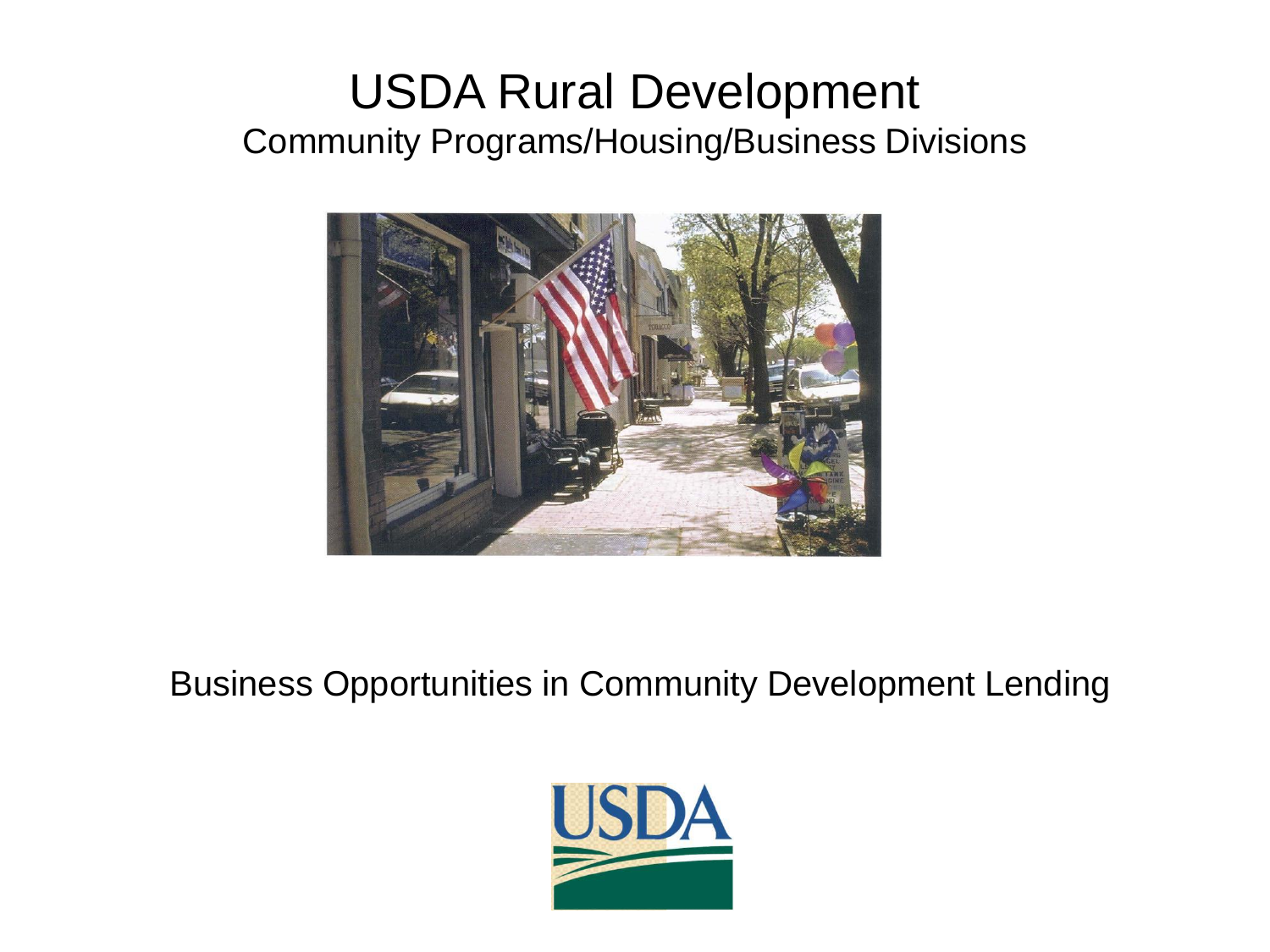# *Investing in Rural Maine*

### **Fiscal Year 2012**

| • Housing Programs   | \$349,915,119 |
|----------------------|---------------|
| • Community Programs | \$38,135,834  |
| • Business Programs  | \$4,340,395   |

**Total Investment: \$402,533,178\***

• \*Total includes leveraged funds

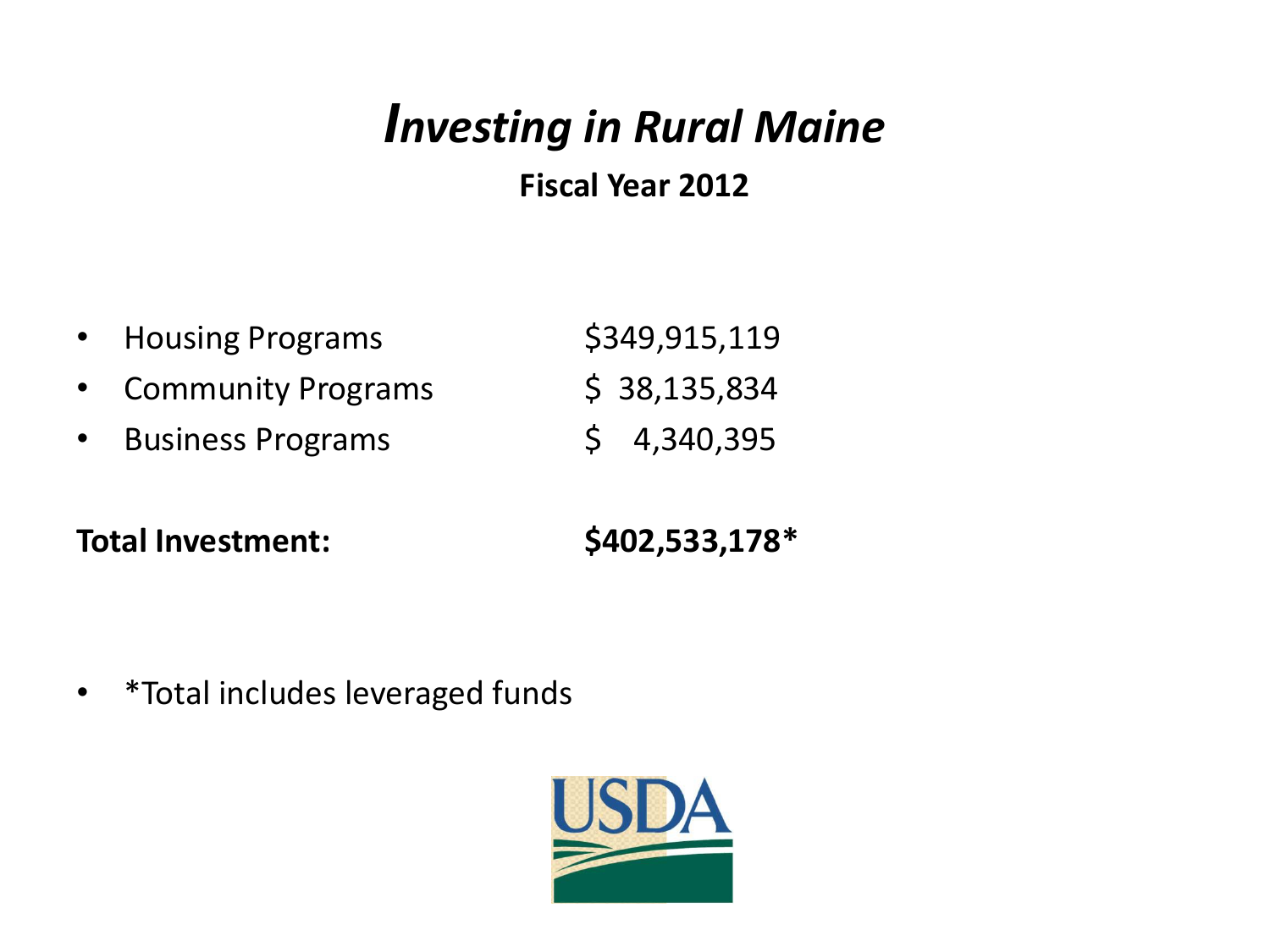### *502 Single Family Housing Guaranteed Loan Program*

#### **OBJECTIVE:**

Provide loan guarantees to approved lenders to assist rural Maine families in obtaining affordable housing

#### **ELIGIBLE APPLICANTS**:

Income eligible and do not own a home; meet credit requirements; cannot obtain credit through conventional sources; are US citizens or qualified aliens, have PITI ratio not exceeding 29% and TD ratio not exceeding 41%

#### **ELIGIBLE PROPERTIES:**

Must be in a designated rural area of Maine; cannot be in a flood hazard area; lot value cannot exceed 30% of the appraised value; cannot be an income property; cannot contain an in-ground swimming pool; can be a purchase new or existing

#### **LOAN PURPOSES:**

Purchase new, existing (w or w/o repairs), manufactured, condominiums, townhouses, closing costs (loan not to exceed 100% MV), Guarantee fee (can add to 102% loan)

#### **RATES, TERMS, FEES:**

Rate fixed by lender within program rules; 30 yr term; no down pay't; 2% up front guarantee fee; 0.4 percent annual fee based on principal balance

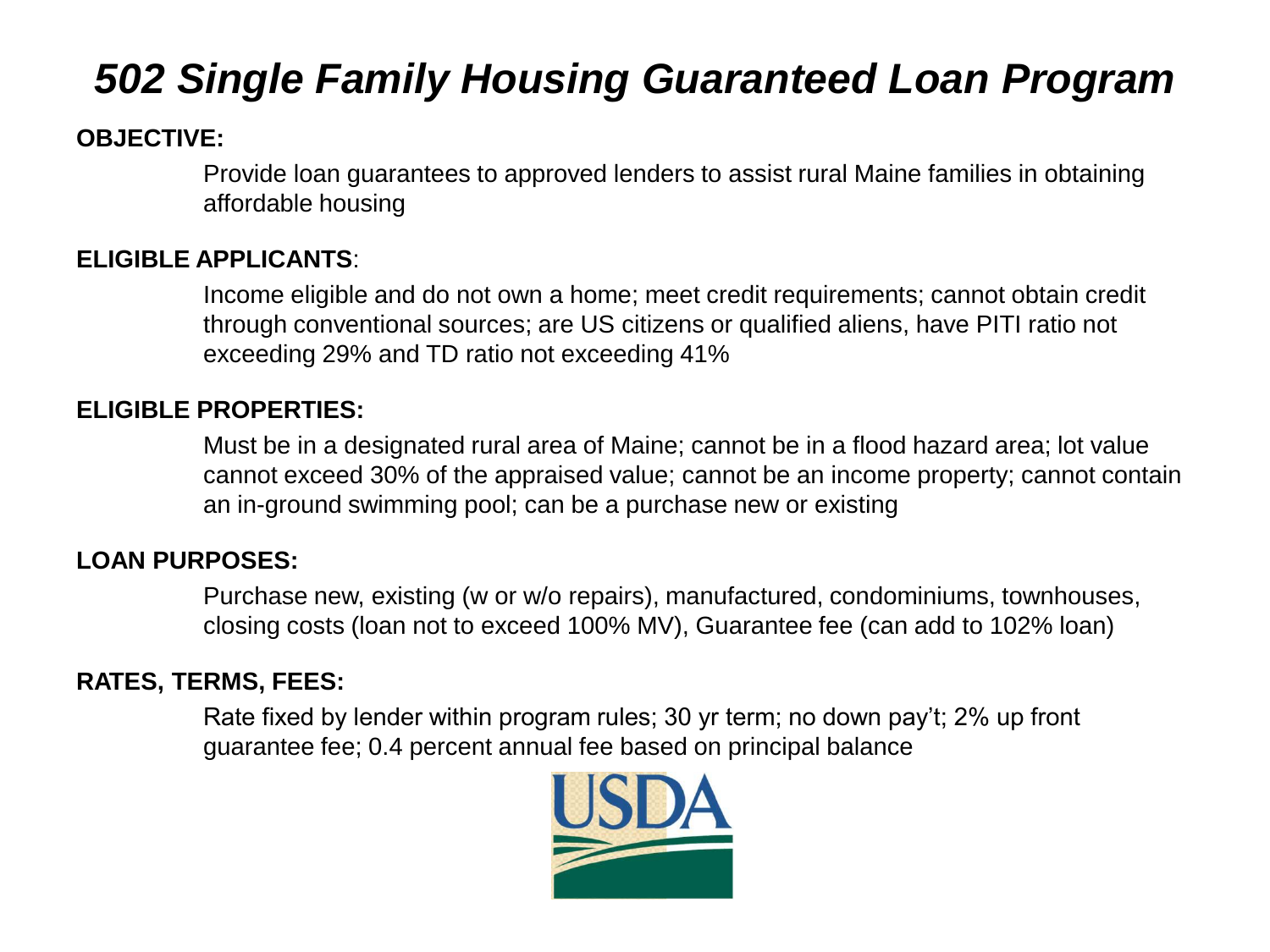### *Guaranteed Community Facility Program*

#### **OBJECTIVE:**

To improve, develop or finance water or waste disposal and other essential community facilities in rural areas of Maine with populations less than 20,000.

#### **ELIGIBLE APPLICANTS:**

Towns and cities, counties, quasi-municipal districts, not-for-profit corporations and Indian tribes where the lender certifies in writing that it would not make the loan without RD guarantee

#### **PURPOSE AND TYPE OF PROJECTS:**

Legal/admin fees, equipment, initial O&M, land purchase, construction, A&E fees; not for profit water or waste corporations, schools other than state funded facilities, group/assisted living facilities, fire, rescue and public safety, hospitals/clinics, nursing homes, streets, roads, bridges.

#### **RATES AND TERMS:**

Lender/borrower negotiated (w RD approval), up to forty years or useful life of security (30 yr. max for municipalities), fixed or variable rates, up to 1% servicing fee on guaranteed loan by lender, rates cannot increase more than quarterly, guaranteed and unguaranteed portion rates can be different but guaranteed rate can not exceed unguaranteed portion rate.

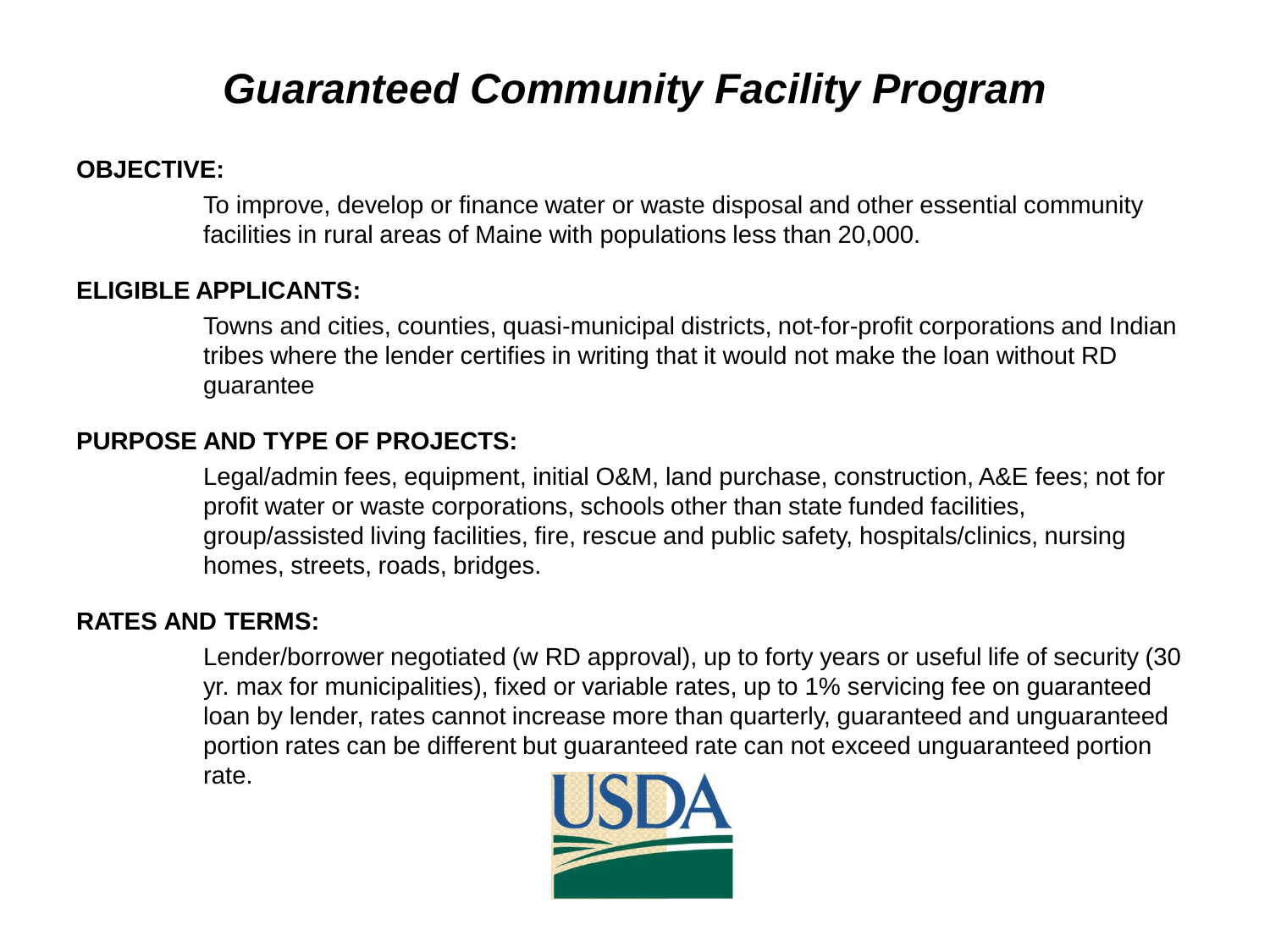# *Guaranteed Community Facility Program*

*Continued*

#### **MAXIMUM GUARANTEE:**

Up to 90%; guaranteed portion is saleable on secondary market; bank must hold at least 5% of the loan,; 1% of the guaranteed portion paid to RD at closing; bank must be unwilling to make the loan w/o guarantee; personal guarantees are not required.

#### **SECURITY/EQUITY REQUIREMENTS:**

General obligation bonds; real estate mortgages; revenue bonds; assignment of income. Security must secure entire loan. RD will consider parity lien position with other lenders. Loan may be up to 100% of appraised value of security; no minimum equity requirement.

#### **SPECIAL REQUIREMENTS:**

Bank can provide appraisal for loans under \$1 million, over \$1million must be by an independent third party appraiser; feasibility studies required for most large loans (\$2 million plus) and new or largely expanded activities; cannot guarantee tax exempt bonds; audits are typically required; certificate of need, PUC approval, DEP approval and other regulatory approvals are often required; RD Office of General Counsel must review/approve closing documents prior to loan closing

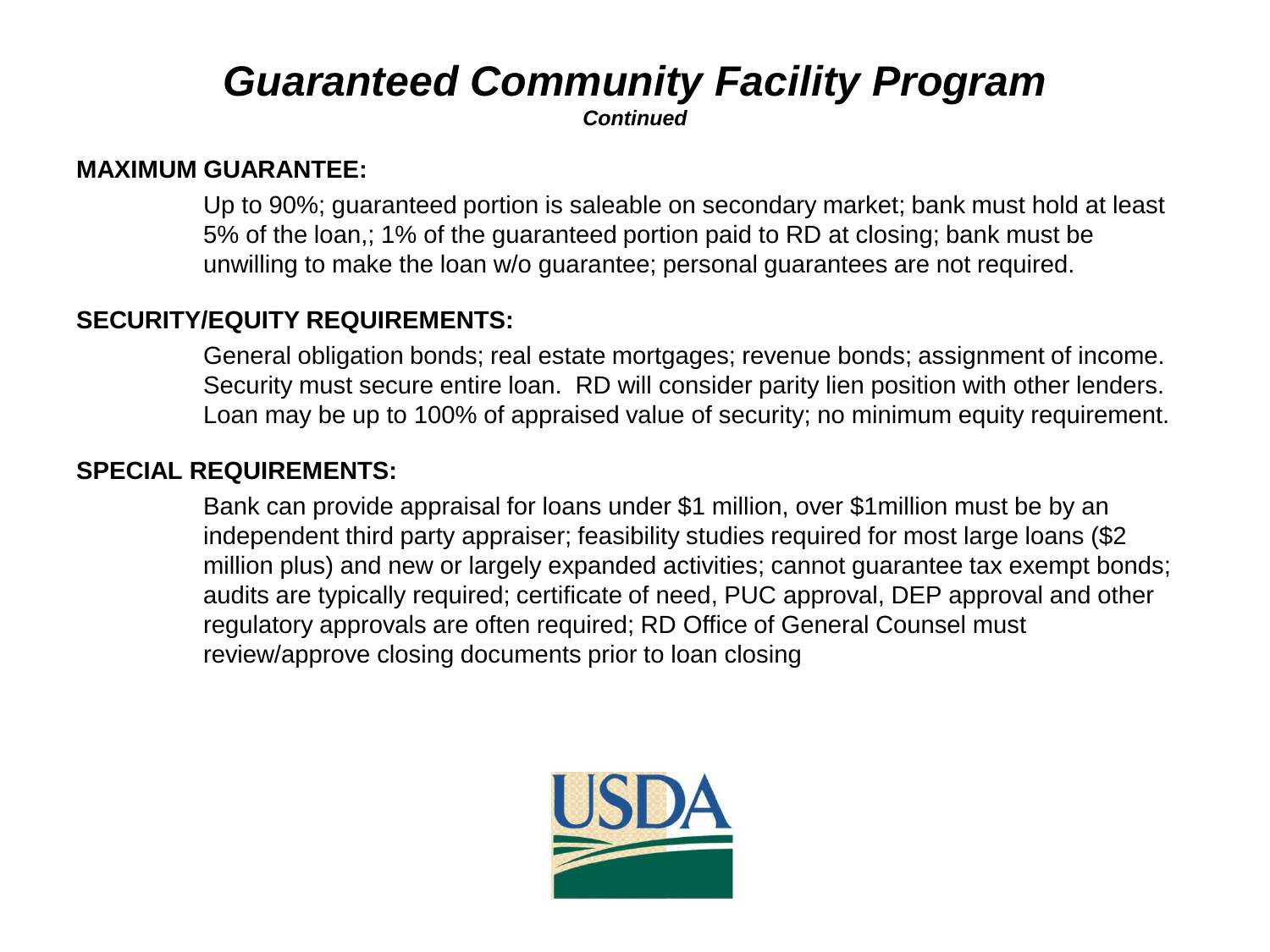### *Business and Industry Guaranteed Loan Program*

### **OBJECTIVE**:

To improve, develop or finance business, industry and employment by bolstering the private credit structure through the guarantee of quality loans which will provide lasting community benefits in rural areas of 50,000 population or less.

#### **Guarantee:**

RD requires an initial guarantee fee of 3% of guaranteed principal plus an annual renewal fee (rate established yearly in the Federal Register Notice) currently at ½% on guaranteed principal balance. Guarantee limits are generally 80% on loans up to \$5 million and 70% to \$10 million, loans over \$10 million are limited to 60%. Loans over \$7.5 million require National Office approval.

#### **ELIGIBLE APPLICANTS/PURPOSES:**

Individual, cooperative, partnership, corporation, Federally or state recognized Indian Tribe or tribal group, other legal entity (for profit or non profit); used for generally any business purpose except: payment to owner who will retain an interest; transfer of employment areas; charitable, religious, or fraternal organizations; lending, investment or insurance institutions; government or military personnel owning 20% or more; guarantee of lease payments; loans made by other Federal agencies; businesses deriving >10% gross revenues from gambling; residential housing, except with healthcare or assisted living; agricultural production except if part of an integrated business involved in the processing of agricultural products; tax exempt obligations; golf courses or racetracks; overproduction;

illegal activities; lines of credit

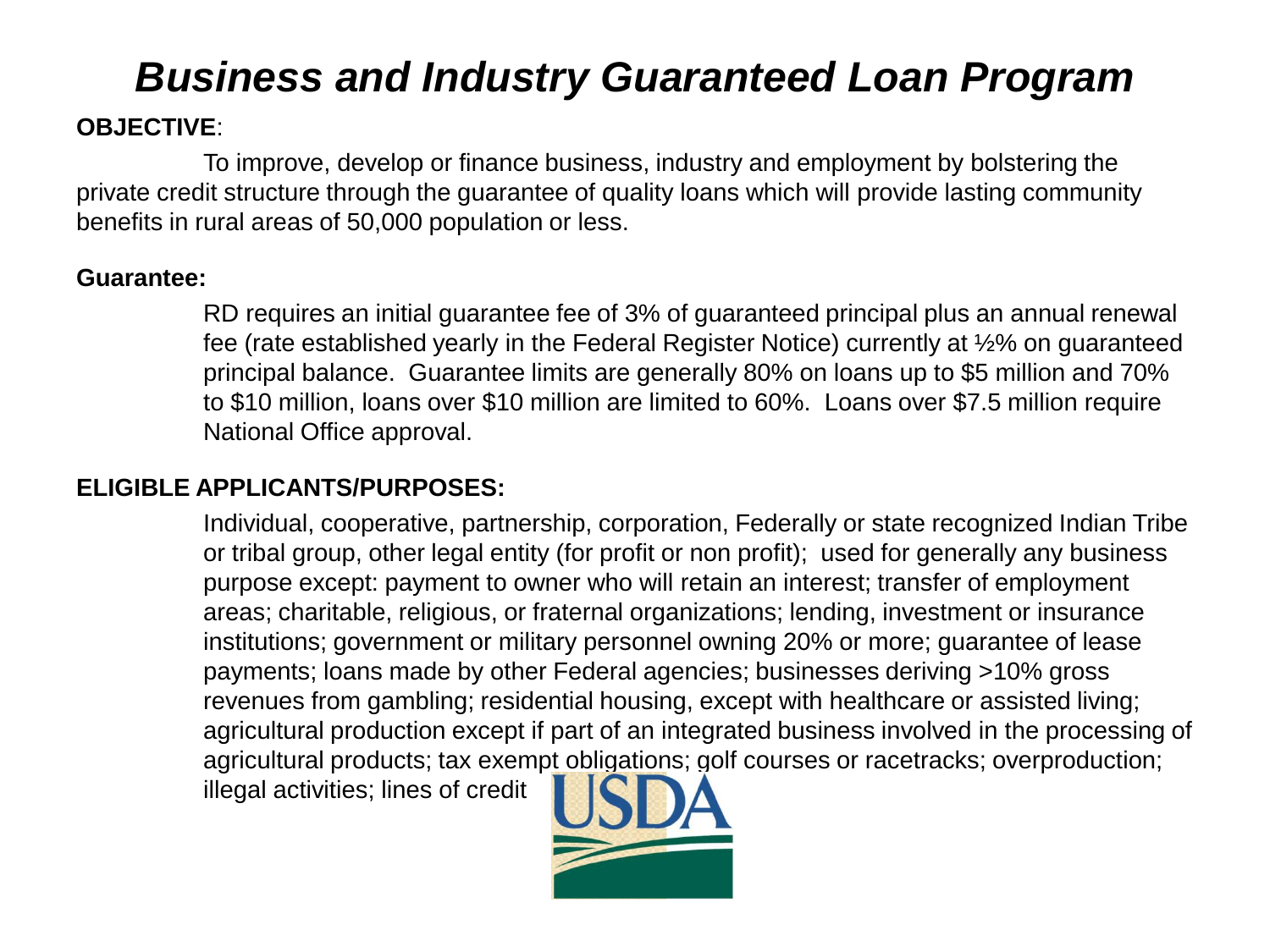## *Business and Industry Guaranteed Loan Program*

*Continued*

#### **RATES/TERMS:**

Negotiated between lender and applicant, fixed or variable; encourage secondary market, guaranteed portion rate can not exceed that of unguaranteed portion. Real estate – max of 30 yr. ; machinery/equipment – max of 15 yr.; working capital – max of 7 yr.

#### **CREDIT QUALITY:**

The lender is responsible for determining credit quality and thorough documented analysis in areas such as: cash flow, collateral, financial statements, industry status and outlook, equity and management.

#### **APPRAISALS:**

Lender is responsible for assuring that values are adequate. Real estate appraisals will comply with FIRREA and the appropriate guidelines of Standards 1 & 2 of USPAP. Personal property will be evaluated using generally accepted methods and normal banking practices.

#### **OTHER REQUIREMENTS MAY BE NECESSARY SUCH AS:**

Key person life insurance; personal and corporate guarantees for those with 20% or more ownership; independent party feasibility study for start ups or significant changes in operations; lender and borrower are responsible for design, construction and contract documents and compliance with EEO and ADA; lender is responsible for notification of environmental issues; lender must retain at least 5% of the loan as unguaranteed; lender is responsible for servicing the entire loan.